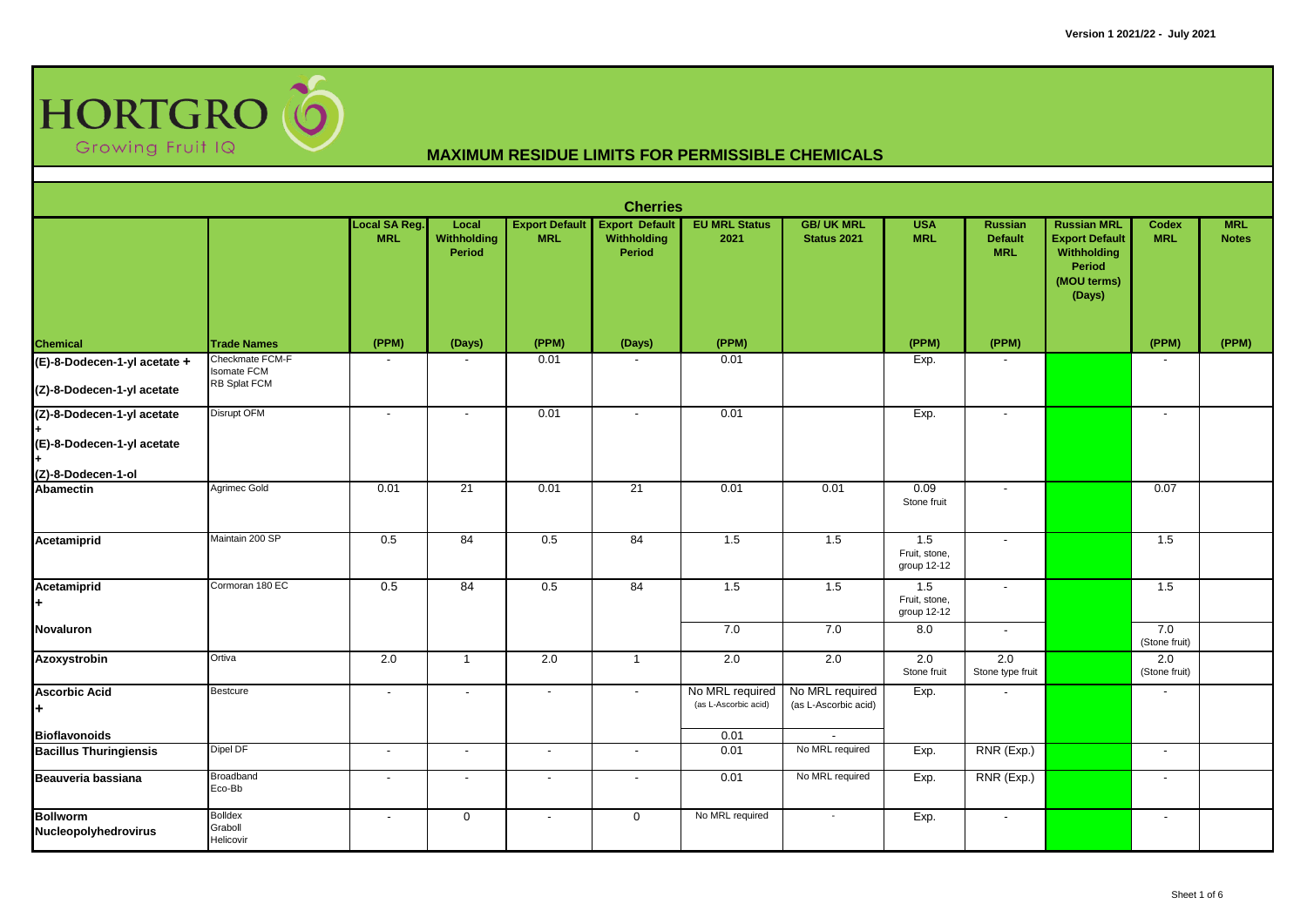

|                                                                                   |                                             |                             |                                       |                                     | <b>Cherries</b>                                |                                                                                                           |                                                                                                           |                                                                        |                                                |                                                                                                      |                                                                    |                            |
|-----------------------------------------------------------------------------------|---------------------------------------------|-----------------------------|---------------------------------------|-------------------------------------|------------------------------------------------|-----------------------------------------------------------------------------------------------------------|-----------------------------------------------------------------------------------------------------------|------------------------------------------------------------------------|------------------------------------------------|------------------------------------------------------------------------------------------------------|--------------------------------------------------------------------|----------------------------|
|                                                                                   |                                             | Local SA Reg.<br><b>MRL</b> | Local<br>Withholding<br><b>Period</b> | <b>Export Default</b><br><b>MRL</b> | <b>Export Default</b><br>Withholding<br>Period | <b>EU MRL Status</b><br>2021                                                                              | <b>GB/ UK MRL</b><br>Status 2021                                                                          | <b>USA</b><br><b>MRL</b>                                               | <b>Russian</b><br><b>Default</b><br><b>MRL</b> | <b>Russian MRL</b><br><b>Export Default</b><br>Withholding<br><b>Period</b><br>(MOU terms)<br>(Days) | <b>Codex</b><br><b>MRL</b>                                         | <b>MRL</b><br><b>Notes</b> |
| <b>Chemical</b>                                                                   | <b>Trade Names</b>                          | (PPM)                       | (Days)                                | (PPM)                               | (Days)                                         | (PPM)                                                                                                     |                                                                                                           | (PPM)                                                                  | (PPM)                                          |                                                                                                      | (PPM)                                                              | (PPM)                      |
| <b>Botanical extracts</b><br>(Natural pyrethrin; Garlic extract;<br>Canola oil)   | Kannar KangroShield 100<br>Kannar Pygar 932 | 0.05                        | $\overline{2}$<br>$\mathbf{1}$        | 0.01                                | $\overline{2}$<br>$\mathbf{1}$                 | Pyrethrin 1.0<br>Garlic extract - [No<br>MRL required (Annex<br>[V(1)]<br>Canola oil - No MRL<br>required | Pyrethrin 1.0<br>Garlic extract -<br>MRL required<br>Canola oil -                                         | Applied to<br>growing crops<br>Exp./<br>Postharvest<br>1.0             |                                                |                                                                                                      |                                                                    |                            |
| Botanical extracts/ plant acids<br>(Citric acids; Lactic acids; Ascorbic<br>acid) | Kanguard 940                                | Exp.                        | $\mathbf 0$                           | 0.01                                | $\mathbf 0$                                    | Plant acids - 0.01<br>Citric acids - 0.01<br>Lactic acids - 0.01<br>Asorbic acid - No MRL<br>required     | Plant acids -<br>Citric acids -<br>Lactic acids - No MRL<br>required<br>Asorbic acid - No MRL<br>required | Plant acids -<br>Citric acids -<br>Lactic acids Exp.<br>Asorbic acid - | $\blacksquare$                                 |                                                                                                      | $\overline{\phantom{a}}$                                           |                            |
| <b>Botanical extracts</b><br>(Natural pyrethrin)                                  | Xterminator                                 | $\blacksquare$              | $\mathbf 0$                           | 0.01                                | $\mathbf 0$                                    | 1.0                                                                                                       | 1.0                                                                                                       | Applied to<br>growing crops<br>Exp./<br>Postharvest<br>1.0             | $\overline{\phantom{a}}$                       |                                                                                                      | $\overline{\phantom{a}}$                                           |                            |
| Chlorantraniliprole                                                               | Ampligo                                     | 1.0                         | $\overline{14}$                       | 1.0                                 | $\overline{14}$                                | $1.0$                                                                                                     | $1.0$                                                                                                     | 2.5<br>Fruit, stone,<br>group 12-2                                     | 1.0<br>Stone fruit                             | <b>Contact relevant</b><br>Ag-Chem<br>company to<br>confirm                                          | 1.0<br>(Stone fruit)                                               |                            |
| Lambda-cyhalothrin                                                                |                                             | 0.5                         |                                       | 0.3                                 |                                                | 0.3                                                                                                       | 0.3                                                                                                       | 0.5<br>Stone fruit                                                     | $0.03*$<br>Stone fruit                         |                                                                                                      | 0.3<br>(as<br>cyhalothrin,<br>including<br>lambda-<br>cyhalothrin) | Oman restricted<br>use     |
| <b>Chlorpyrifos</b>                                                               | Lirifos 480 EC                              | 0.05                        | Dormant<br>application<br>only        | 0.01                                | Dormant<br>application only                    | 0.01                                                                                                      | 0.01                                                                                                      | 1.0                                                                    | 0.5<br>Stone type fruit                        |                                                                                                      | $\overline{a}$                                                     | Oman restricted<br>use     |
| Codling moth and Oriental fruit Madex Twin<br>moth granulosis virus               | Madex Dual<br>GraTham                       | $\overline{a}$              | $\overline{\phantom{a}}$              | $\blacksquare$                      | $\overline{\phantom{a}}$                       | $\overline{\phantom{a}}$                                                                                  | $\overline{\phantom{a}}$                                                                                  | $\overline{\phantom{a}}$                                               | $\blacksquare$                                 |                                                                                                      | $\overline{a}$                                                     |                            |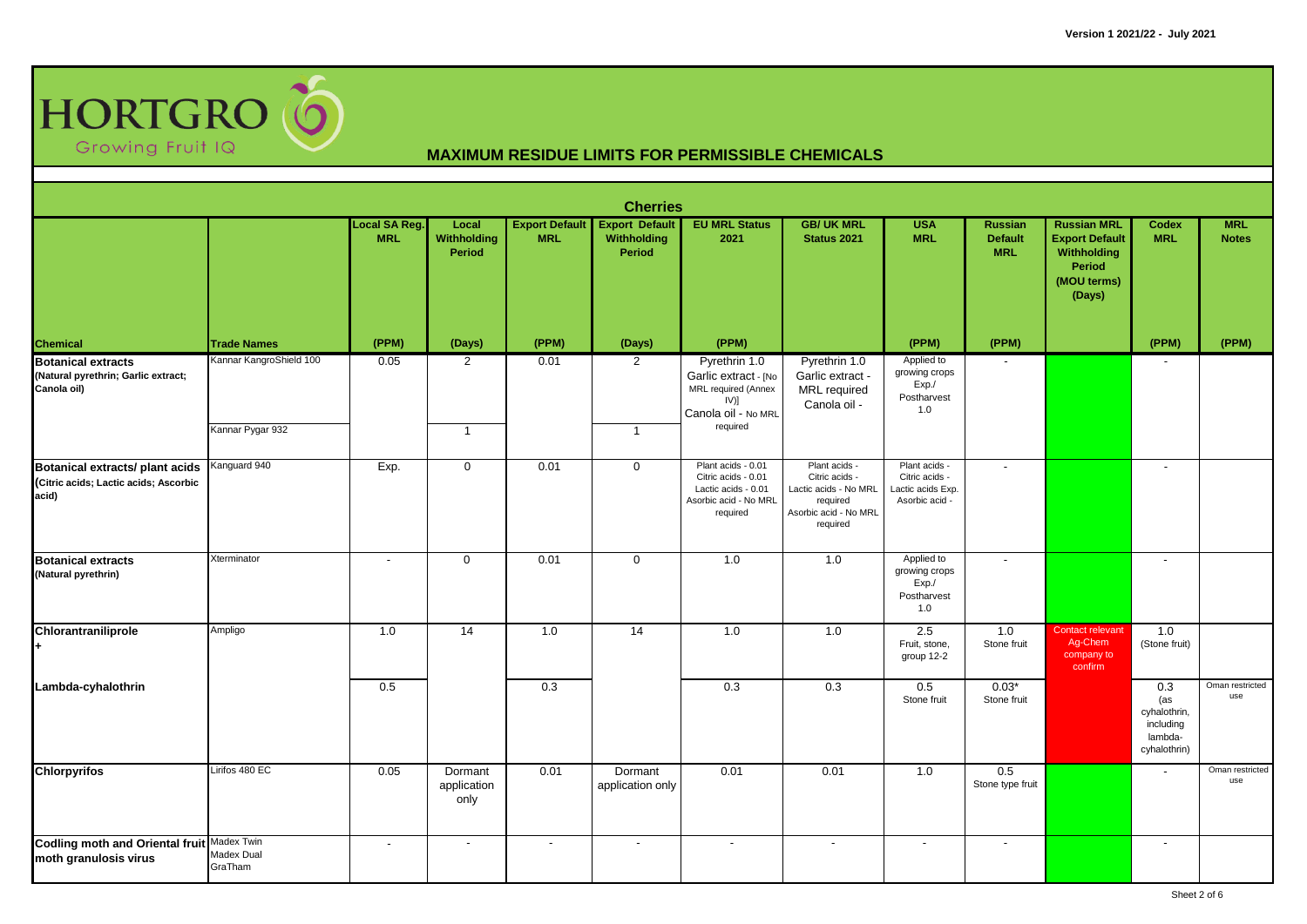

|                                                                                    | <b>Cherries</b>                                                                                                    |                             |                                                          |                                     |                                                       |                              |                                  |                          |                                                |                                                                                               |                            |                                                                                                      |  |  |
|------------------------------------------------------------------------------------|--------------------------------------------------------------------------------------------------------------------|-----------------------------|----------------------------------------------------------|-------------------------------------|-------------------------------------------------------|------------------------------|----------------------------------|--------------------------|------------------------------------------------|-----------------------------------------------------------------------------------------------|----------------------------|------------------------------------------------------------------------------------------------------|--|--|
|                                                                                    |                                                                                                                    | Local SA Reg.<br><b>MRL</b> | Local<br>Withholding<br>Period                           | <b>Export Default</b><br><b>MRL</b> | <b>Export Default</b><br>Withholding<br>Period        | <b>EU MRL Status</b><br>2021 | <b>GB/ UK MRL</b><br>Status 2021 | <b>USA</b><br><b>MRL</b> | <b>Russian</b><br><b>Default</b><br><b>MRL</b> | <b>Russian MRL</b><br><b>Export Default</b><br>Withholding<br>Period<br>(MOU terms)<br>(Days) | <b>Codex</b><br><b>MRL</b> | <b>MRL</b><br><b>Notes</b>                                                                           |  |  |
| <b>Chemical</b>                                                                    | <b>Trade Names</b>                                                                                                 | (PPM)                       | (Days)                                                   | (PPM)                               | (Days)                                                | (PPM)                        |                                  | (PPM)                    | (PPM)                                          |                                                                                               | (PPM)                      | (PPM)                                                                                                |  |  |
| Copper (Cu) Oxychloride<br>and other Cu salts including<br><b>Cupric hydroxide</b> | Copper Oxychloride WP<br>Nordox 86%WG<br>Coprox WP<br>Coprox Super<br>Farmag Copper Oxychloride<br>Farmag Cu Super | 20                          | 14                                                       | 5.0                                 | Not later than bud<br>swell                           | 5.0                          | 5.0                              | Exp.                     | 5.0<br>Stonefruit                              |                                                                                               | $\overline{a}$             | Hong Kong -<br>Malaysia Exp.<br>Mauritius -<br>Thailand -                                            |  |  |
| Cyanamide                                                                          | Dormex<br>Bloomer<br>Cymex<br>Cyan                                                                                 | $\overline{\phantom{a}}$    | Dormant<br>application only                              | $\leq 0.01$                         | Dormant<br>application only                           | 0.01                         | 0.01                             | $\blacksquare$           | $\overline{\phantom{a}}$                       |                                                                                               | $\blacksquare$             | Oman prohibited<br>use                                                                               |  |  |
| Cyantraniliprole                                                                   | Exirel 100 SE                                                                                                      | 1.0                         | $\overline{7}$                                           | 1.0                                 | $\overline{7}$                                        | 6.0                          | 6.0                              | 6.0                      | $\sim$                                         |                                                                                               | 6.0                        | Hong Kong -                                                                                          |  |  |
| Cyprodinil                                                                         | Chorus<br>Journey 500 WG                                                                                           | 0.5                         | Contact<br>relevant Ag-<br>Chem<br>Company to<br>confirm | 0.5                                 | Contact relevant<br>Ag-Chem<br>Company to<br>confirm  | 2.0                          | 2.0                              | 2.0<br>Stone fruit       | 2.0<br>Stone fruit                             |                                                                                               | 2.0<br>(Stone fruit)       |                                                                                                      |  |  |
| <b>Dichlorvos</b>                                                                  | Dichlorvos EC<br>Desta 100 EC<br>Devipan 100 EC<br>Dichlorvos 1000 EC                                              | 0.1                         | 2                                                        | 0.01                                | 21                                                    | 0.01                         | 0.01                             | $\blacksquare$           | 0.05<br>Stonefruit                             |                                                                                               | $\blacksquare$             | Oman prohibited<br>use                                                                               |  |  |
| Didecyldimethylammonium<br>chloride                                                | Sporekill                                                                                                          | 0.1                         | $\overline{82}$<br>Not apply after<br>first fruit set    | 0.1                                 | $\overline{82}$<br>Not apply after first<br>fruit set | 0.1                          | 0.1                              | $\overline{\phantom{a}}$ | $\overline{\phantom{a}}$                       |                                                                                               | $\overline{\phantom{a}}$   | Hong Kong -<br>Iran -<br>Malaysia 0.01<br>Mauritius -<br>Saudi Arabia -<br>Singapore -<br>Thailand - |  |  |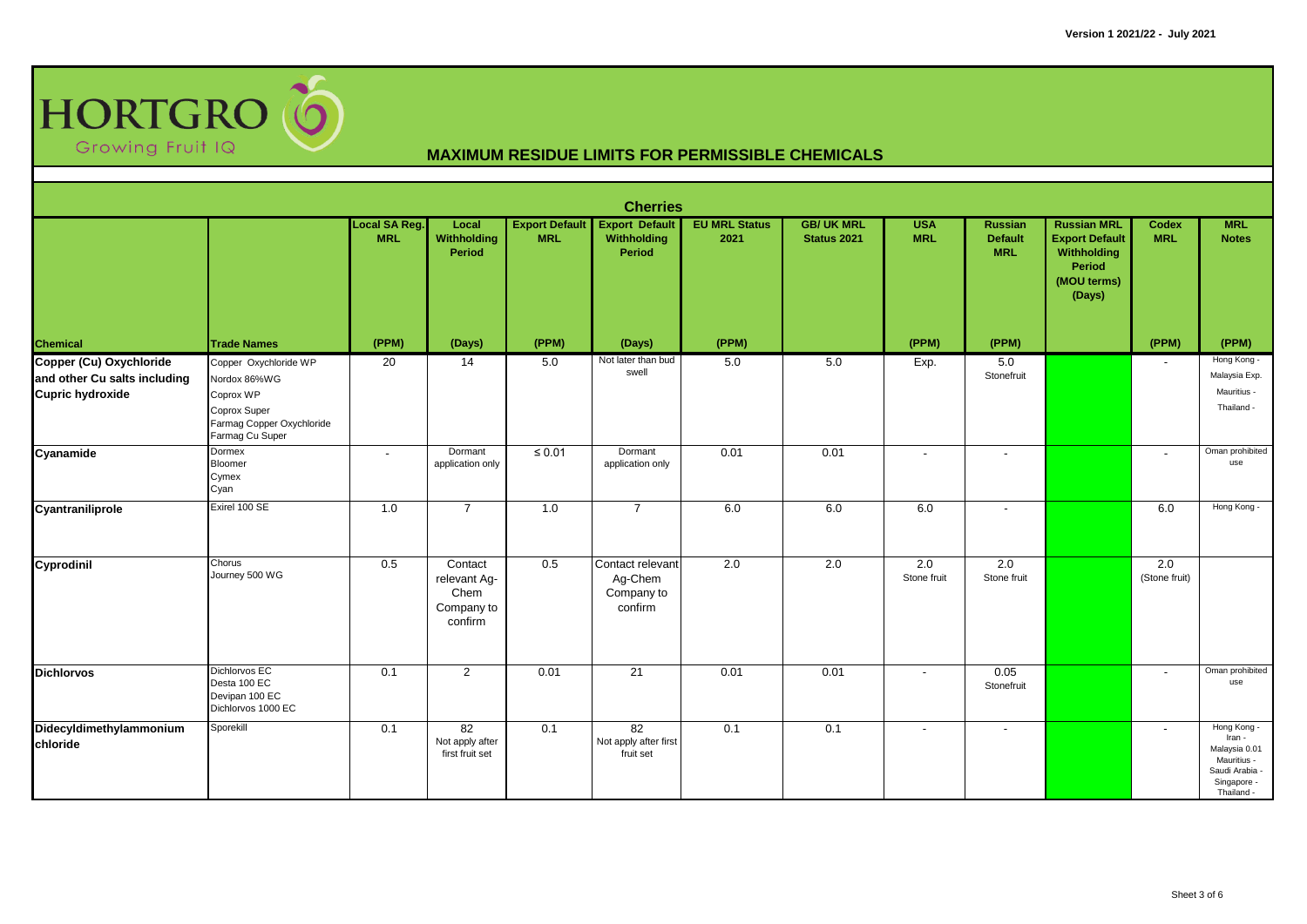

|                                    | <b>Cherries</b>                  |                             |                                                          |                |                                                               |                                                                      |                                  |                                   |                                                |                                                                                               |                            |                                                |  |  |
|------------------------------------|----------------------------------|-----------------------------|----------------------------------------------------------|----------------|---------------------------------------------------------------|----------------------------------------------------------------------|----------------------------------|-----------------------------------|------------------------------------------------|-----------------------------------------------------------------------------------------------|----------------------------|------------------------------------------------|--|--|
|                                    |                                  | Local SA Reg.<br><b>MRL</b> | Local<br>Withholding<br>Period                           | <b>MRL</b>     | <b>Export Default Export Default</b><br>Withholding<br>Period | <b>EU MRL Status</b><br>2021                                         | <b>GB/ UK MRL</b><br>Status 2021 | <b>USA</b><br><b>MRL</b>          | <b>Russian</b><br><b>Default</b><br><b>MRL</b> | <b>Russian MRL</b><br><b>Export Default</b><br>Withholding<br>Period<br>(MOU terms)<br>(Days) | <b>Codex</b><br><b>MRL</b> | <b>MRL</b><br><b>Notes</b>                     |  |  |
| <b>Chemical</b>                    | <b>Trade Names</b>               | (PPM)                       | (Days)                                                   | (PPM)          | (Days)                                                        | (PPM)                                                                |                                  | (PPM)                             | (PPM)                                          |                                                                                               | (PPM)                      | (PPM)                                          |  |  |
| <b>Emamectin benzoate</b>          | Warlock 19.2 EC                  | 0.03                        | $\overline{7}$                                           | 0.01           | 21                                                            | 0.01<br>(Unpublished Sante<br>12558/2019, proposed<br>new MRL 0.002) | 0.01                             | 0.09<br>Cherry subgroup<br>12-12A | $\overline{\phantom{a}}$                       |                                                                                               | $\blacksquare$             |                                                |  |  |
| Ethephon                           | Ethapon<br>Ethephon 480 SL       | 3.0                         | Contact<br>relevant Ag-<br>Chem<br>company to<br>confirm | 3.0            | Contact relevant<br>Ag-Chem<br>company to<br>confirm          | 5.0                                                                  | 5.0                              | 10.0                              | 10.0<br>Stone fruit                            | <b>Contact relevant</b><br>Ag-Chem<br>company to<br>confirm                                   | 5.0                        | Canada 2.0<br>(Tart Cherries)                  |  |  |
| False codling moth<br>granulovirus | Cryptex                          | $\overline{\phantom{a}}$    |                                                          | $\overline{a}$ | $\sim$                                                        | $\sim$                                                               | $\blacksquare$                   | $\blacksquare$                    | $\overline{a}$                                 |                                                                                               | $\sim$                     |                                                |  |  |
| Fenazaquin                         | Vanity 200 SC<br>Superior 200 SC | 0.5                         | 42                                                       | 0.3            | Contact relevant<br>Ag-Chem<br>company to<br>confirm          | 0.3<br>(Unpublished Sante<br>10706/2020 proposed<br>new MRL 0.01)    | 0.3                              | 2.0<br>Stone fruit                | $\overline{\phantom{a}}$                       |                                                                                               | 2.0                        | Canada (0.1)<br>Hong Kong -<br>Switzerland 0.2 |  |  |
| Fenpyroximate                      | Lesson 50 EC                     | 0.3                         | 21                                                       | 0.3            | 21                                                            | 2.0                                                                  | 2.0                              | 2.0<br>Stone fruit                | $\overline{\phantom{a}}$                       |                                                                                               | 2.0                        | Hong Kong -                                    |  |  |
| Fludioxonil                        | Scholar<br>Teacher 230 SC        | 5.0                         | $\mathbf{1}$                                             | $5.0\,$        | $\mathbf{1}$                                                  | $5.0\,$                                                              | 5.0                              | 5.0<br>Stone fruit                | 5.0<br>Stone type fruit                        |                                                                                               | 5.0<br>(Stone fruit)       |                                                |  |  |
| Flupyradifurone                    | Sivanto <sup>®</sup> Prime       | 0.05                        | 35                                                       | 0.01           | 35                                                            | 0.01                                                                 | 0.01                             | 1.5                               | $\sim$                                         |                                                                                               | 2.0                        |                                                |  |  |
| <b>Furfural</b>                    | Crop Guard                       | 0.01                        | $\mathbf 0$                                              | $≤0.01$        | $\mathbf 0$                                                   | 1.0                                                                  | 1.0                              | $\overline{\phantom{a}}$          |                                                |                                                                                               | $\overline{\phantom{a}}$   |                                                |  |  |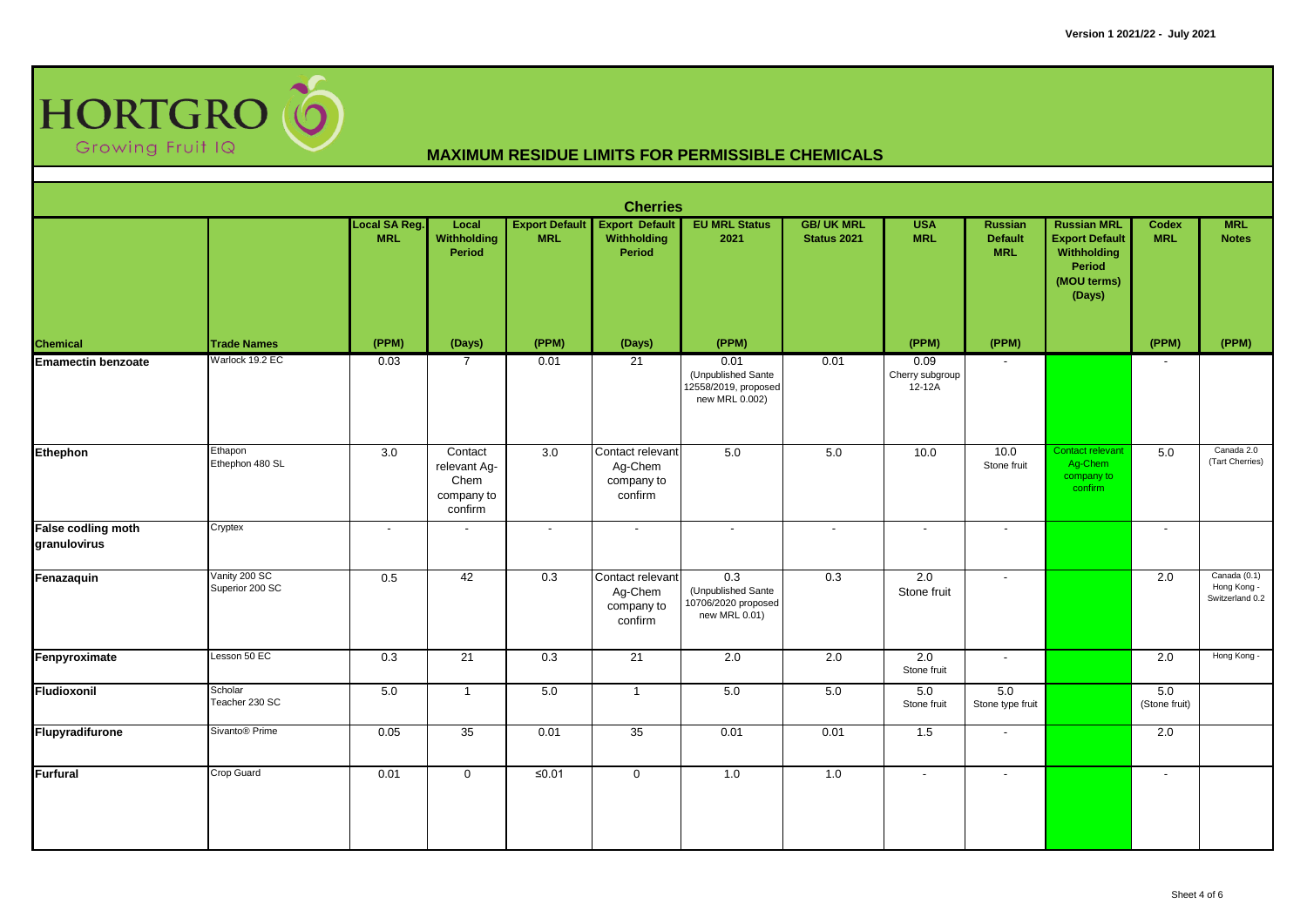

|                       |                                                                        |                                    |                                      |                                     | <b>Cherries</b>                                      |                                        |                                  |                                       |                                                |                                                                                               |                                                                    |                                                                                                                                                         |
|-----------------------|------------------------------------------------------------------------|------------------------------------|--------------------------------------|-------------------------------------|------------------------------------------------------|----------------------------------------|----------------------------------|---------------------------------------|------------------------------------------------|-----------------------------------------------------------------------------------------------|--------------------------------------------------------------------|---------------------------------------------------------------------------------------------------------------------------------------------------------|
|                       |                                                                        | <b>Local SA Reg.</b><br><b>MRL</b> | Local<br>Withholding<br>Period       | <b>Export Default</b><br><b>MRL</b> | <b>Export Default</b><br>Withholding<br>Period       | <b>EU MRL Status</b><br>2021           | <b>GB/ UK MRL</b><br>Status 2021 | <b>USA</b><br><b>MRL</b>              | <b>Russian</b><br><b>Default</b><br><b>MRL</b> | <b>Russian MRL</b><br><b>Export Default</b><br>Withholding<br>Period<br>(MOU terms)<br>(Days) | <b>Codex</b><br><b>MRL</b>                                         | <b>MRL</b><br><b>Notes</b>                                                                                                                              |
| <b>Chemical</b>       | <b>Trade Names</b>                                                     | (PPM)                              | (Days)                               | (PPM)                               | (Days)                                               | (PPM)                                  |                                  | (PPM)                                 | (PPM)                                          |                                                                                               | (PPM)                                                              | (PPM)                                                                                                                                                   |
| Lambda-cyhalothrin    | Lamdex 5 EC                                                            | 0.5                                | 14                                   | 0.3                                 | Contact relevant<br>Ag-Chem<br>Company to<br>confirm | 0.3                                    | 0.3                              | 0.5<br>Stone fruit                    | 0.03<br>Stonefruit                             | <b>Contact relevant</b><br>Ag-Chem<br>Company to<br>confirm                                   | 0.3<br>(as<br>cyhalothrin,<br>including<br>lambda-<br>cyhalothrin) | Oman restricted<br>use                                                                                                                                  |
| Mefenoxam (Metalaxyl) | Ridomil Gold                                                           | 1.0                                | Use on non-<br>bearing trees<br>only | 0.01                                | Use on non-<br>bearing trees<br>only                 | 0.01<br>(Stone fruit, as<br>Metalaxyl) | 0.01                             | 1.0<br>(Stone fruit, as<br>Metalaxyl) | $\overline{\phantom{a}}$                       | <b>Contact relevant</b><br>Ag-Chem<br>Company to<br>confirm                                   |                                                                    |                                                                                                                                                         |
| Methidathion          | Suprathion 420 EC                                                      | 0.2                                | EC-Dormant<br>application only       | 0.02                                | 28<br>EC-Dormant<br>application only                 | 0.02                                   | 0.02                             | $\blacksquare$                        | 0.2<br>Fruit stone type                        |                                                                                               | 0.2                                                                | Iran Banned<br>Oman prohibited<br>use                                                                                                                   |
| Methoxyfenocide       | Marksman 240 SC                                                        | 2.0                                | $\overline{7}$                       | 2.0                                 | $\overline{7}$                                       | $\overline{2.0}$                       | 2.0                              | $\overline{3.0}$                      | $\blacksquare$                                 |                                                                                               | $\overline{2.0}$<br>(Stone fruit)                                  |                                                                                                                                                         |
| Pirimicarb            | Aphox<br>Piritek                                                       | 5.0                                | $\overline{21}$                      | 5.0                                 | $\overline{21}$                                      | 5.0                                    | 5.0                              | $\blacksquare$                        | 5.0<br>Stone fruit type                        |                                                                                               | 3.0<br>(Stone fruit)                                               | Canada (0.1)<br>Hong Kong 3.0<br>Iran $3.0$<br>[Malaysia 3.0]<br>[Mauritius 3.0]<br>[Oman 3.0]<br>Saudi Arabia 3.0<br>[Singapore 3.0]<br>[Thailand 3.0] |
| Prochloraz            | Chronos 450 SC                                                         | 0.1                                | Do not apply<br>after blossom        | 0.03                                | Contact relevant<br>Ag-Chem<br>Company to<br>confirm | 0.03                                   | 0.03                             | $\overline{\phantom{a}}$              | $\overline{\phantom{a}}$                       | <b>Contact relevant</b><br>Ag-Chem<br>Company to<br>confirm                                   | $\sim$                                                             | Hong Kong -<br>Iran -<br>Malaysia (0.01)<br>Mauritius -<br>Saudi Arabia<br>Thailand -                                                                   |
| Propiconazole         | Bumper 250 EC (Application<br>only during blossom)<br>Principle 250 EC | 0.2                                | $\overline{14}$                      | 0.01                                | Not later than 7<br>days after petal<br>fall         | 0.01                                   | 0.01                             | 4.0<br>Stone fruit                    | $\sim$                                         |                                                                                               | 3.0                                                                | Iran Banned                                                                                                                                             |